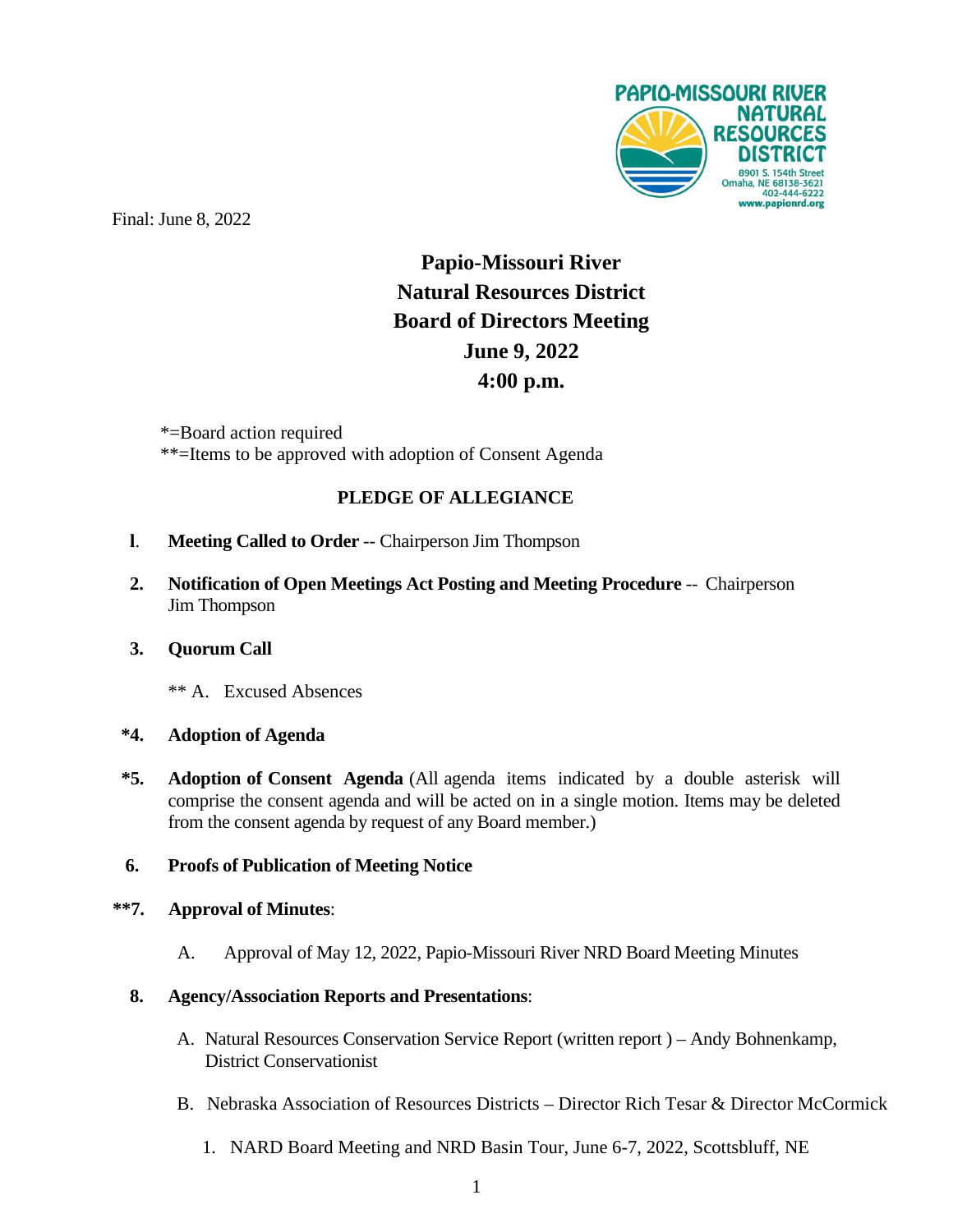C. Legislative Report – Catalyst Public Affairs

#### **9. Subcommittee Reports**:

- \*A. Personnel, Legislative, and Public Affairs Subcommittee (June 7, 2022) Director Ted Japp
	- 1. Government Relations Contract Renewal with Catalyst Public Affairs
- \* B. Programs, Projects & Operations Subcommittee (June 7, 2022) Director Fred Conley
	- 1. Papio-Missouri River NRD District Policy Manual Revisions
- \*C. Finance, Expenditure & Legal Subcommittee (June 7, 2022) Director Rich Tesar
	- 1. Vehicle/Equipment, Gas & Oil Account (01-01-4051) over 110%
	- 2. No Name Dike High Ground Sokol Camp Association Lot #38 Permanent Easement Purchase *[Executive Session if needed]*
	- 3. Land Acquisition for Dam Site 12 Tract 4 *[Executive Session if needed]*

#### **\*10**. **Treasurer's Report** -- Director Tim Fowler

- A. District
- B. Washington County Rural Water Supply System
- C. Thurston County Rural Water Supply
- D. Dakota County Rural Water Supply
- E. Elkhorn River Breakout Project
- F. Elkhorn River Improvement Project Area
- G. Elk/Pigeon Creek Drainage Project
- H. Western Sarpy Drainage Improvement Project Area
- I. Papillion Creek Watershed Partnership
- J. Southern Sarpy Watershed Partnership
- **11. Chairperson's Report** -- Chairperson Jim Thompson
- **12. General Manager's Report** -- John Winkler

#### **13. Informational Items**

A.Future Meetings:

June 20, 2022 Juneteenth Holiday, P-MRNRD Offices Closed

July 4, 2022  $4<sup>th</sup>$  of July Holiday, P-MRNRD Offices Closed

July 12, 2022 P-MRNRD Directors Budget Workshop, 3:00-4:00 p.m., at NRC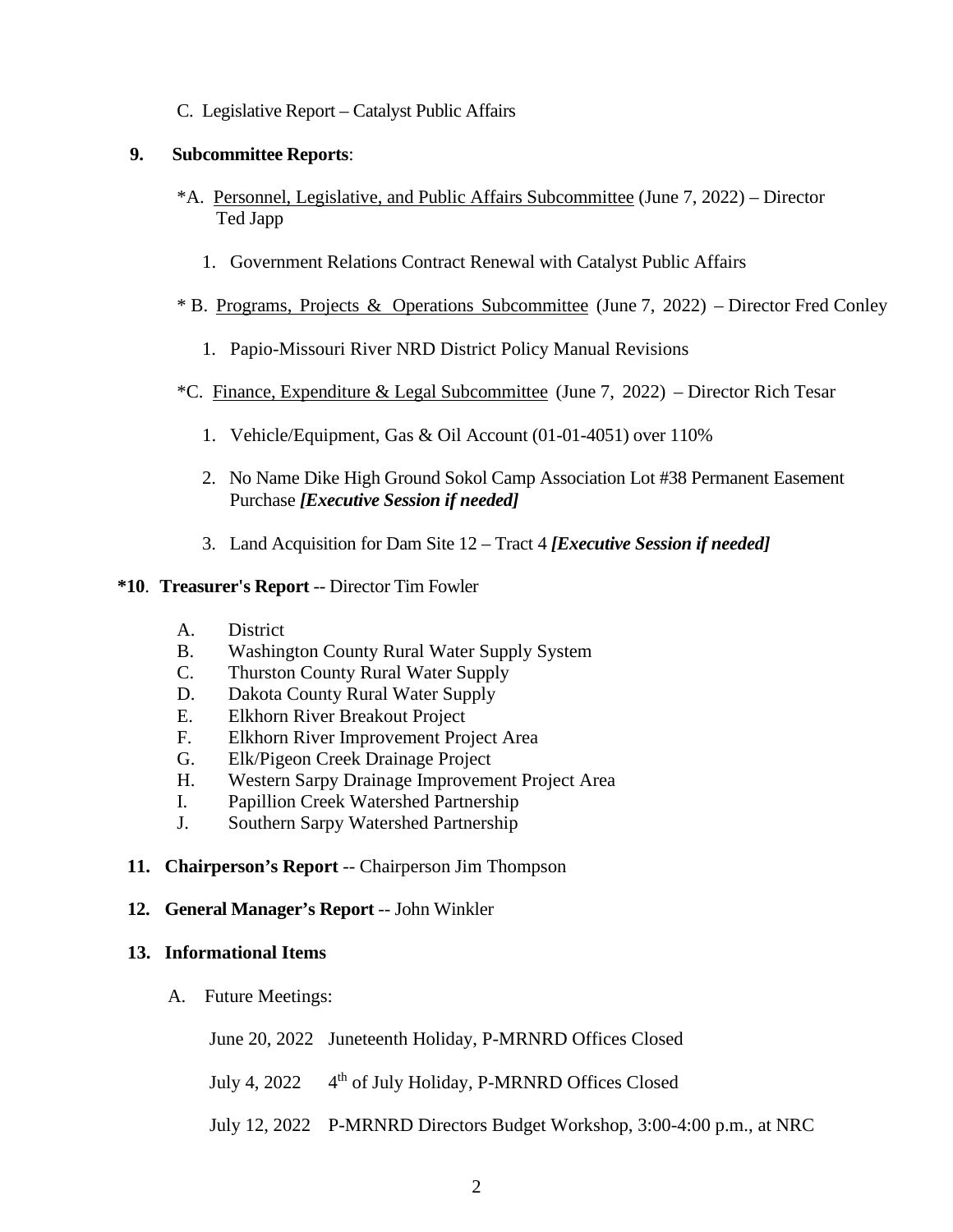July 12, 2022 P-MRNRD Subcommittee Meetings, 4:00 p.m., at NRC

July 14, 2022 P-MRNRD Board Meeting, 4:00 p.m., at NRC

 B. Next Meeting – The next scheduled meeting of the P-MRNRD Board of Directors will be held on July 14, 2022, at the NRC.

#### **14. Adjournment**